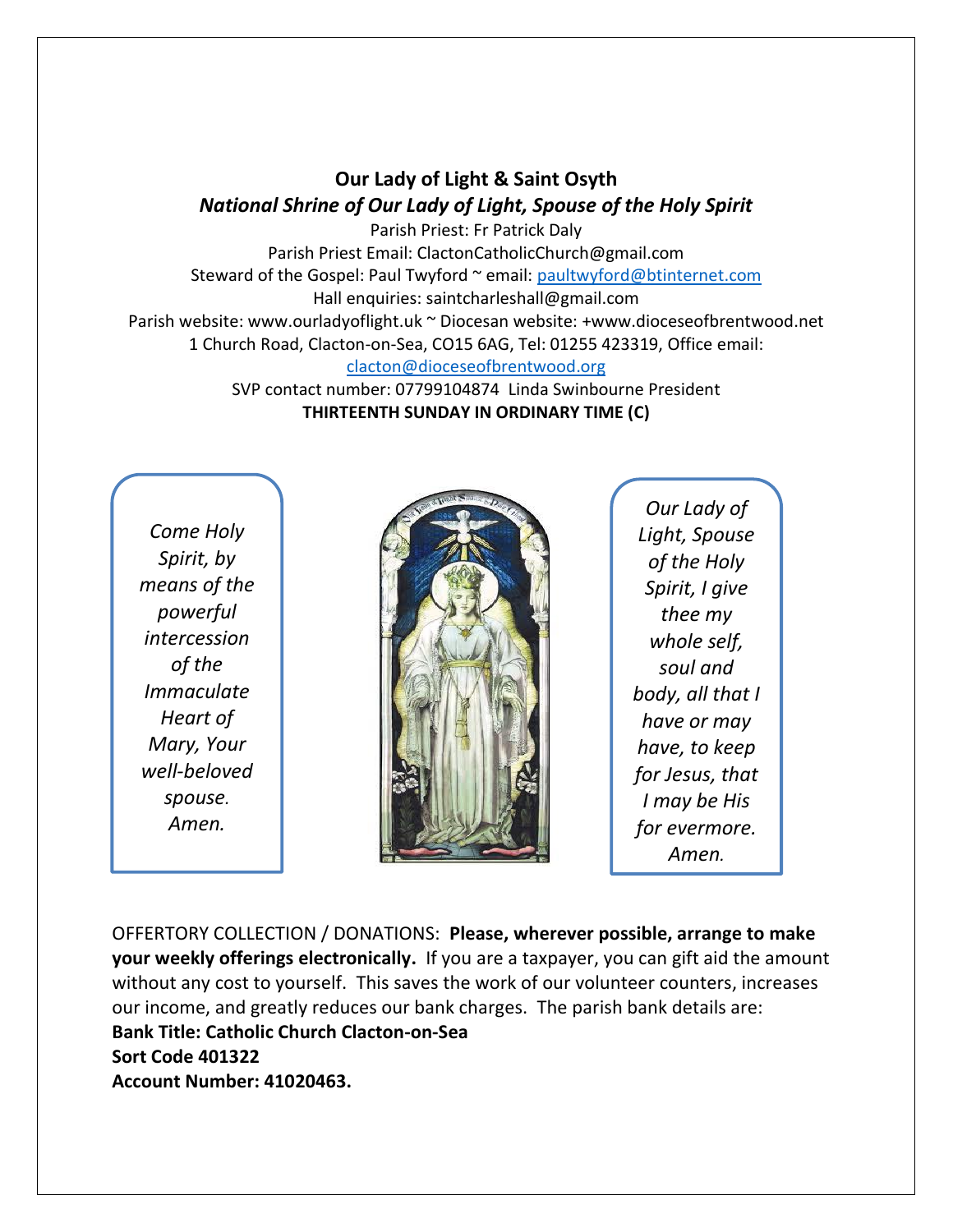Members of the gift-aid scheme should quote their name and gift aid number in the Reference.

Funds received last week:

Electronic Offerings £492.64 of which £275.00 was gift aided. Collection Offerings £624.58 of which £113.00 was gift aided. Day for Life: £139.87 of which £44.00 was gift aided.

Thank you for your generosity, for Gift Aiding your offerings, and for your support of the Parish. Fr Patrick.

## Luke 9:51-62

In the Gospel from Luke, 'Jesus resolutely took the road for Jerusalem'. Jesus understood His mission. He had accepted His Father's will. He understood that the road to Jerusalem would lead to His arrest, passion, and death. He took that road out of obedience to His Father and out of love for us. He understood that only through His perfect sacrifice was it possible to pay the price of our reconciliation with God. On the road to Jerusalem, a man said to Jesus, 'I will follow you wherever you go'. Jesus tells the man that the Son of Man has nowhere to lay His head. To another man, Jesus says, 'leave the dead to bury their dead; your duty is to go and spread the news of the kingdom of God'. To yet another Jesus says, 'Once the hand is laid on the plough, no one who looks back is fit for the kingdom of God'. Jesus tells each one of us today: Go and proclaim the Good News. Jesus stresses the urgency and importance of this task. The world has never needed to hear the Good News more than it needs it today.

FR PATRICK: Will be on annual leave from Monday 27<sup>th</sup> June until Saturday 9<sup>th</sup> July. Fr Vincent Oates will be covering all Sunday Masses next weekend.

MISSIO PARISH APPEAL: Missio is the Catholic Church's official charity for overseas mission. Fr Vincent Oates, Mill Hill Missionary, will be speaking at all Sunday Masses during the weekend 2<sup>nd</sup>/3<sup>rd</sup> July. Missio does not ask for money during the appeal. You are asked to pray for the missions, to consider subscribing to Missio, and to support the charity through the Red Box or by direct debit.

YEAR OF THE FAMILY: The Diocese is marking the close of the Year of the Family at the annual Mass for Marriage and Family Life on 16<sup>th</sup> July, which Bishop Alan will offer for the intentions of all families in the Diocese. If you would like a particular intention to be placed before the altar at this Mass, please complete the prayer request form which can be found on the new Marriage and Family Life pages of the Diocesan website, where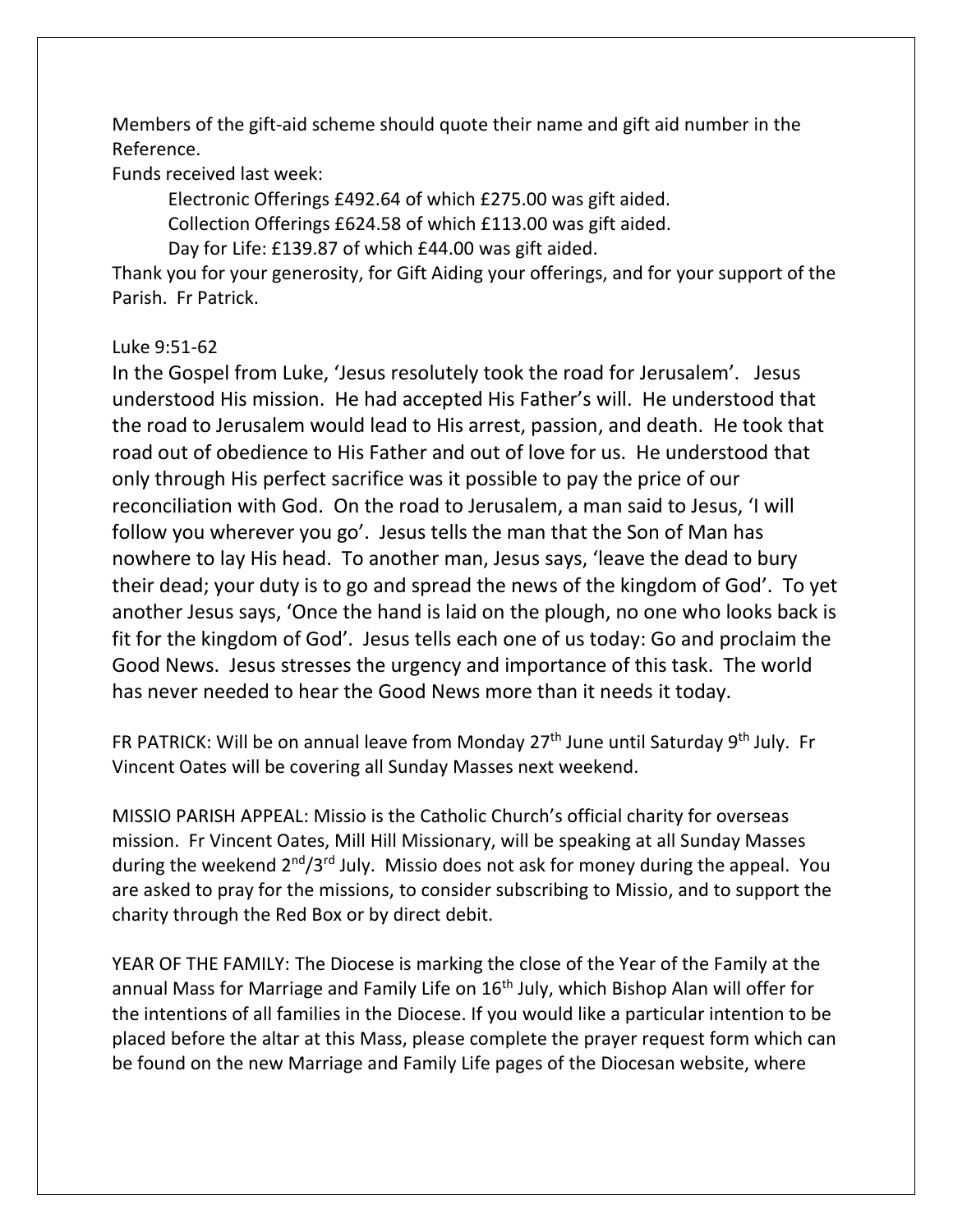you will also find more information about the World Meeting of Families: [https://www.dioceseofbrentwood.net/departments/marriage-family-life](https://www.dioceseofbrentwood.net/departments/marriage-family-life/x-world-meeting-of-families/)

WELCOME BACK PARTY: Youth and children's end of summer party on Friday 2<sup>nd</sup> September 2022, 5pm to 7.30 pm in the parish hall. Sign-up at the back of the church.

SECOND COLLECTION: For 'Peter's Pence' at all Sunday Masses this weekend. The collection is a gesture of solidarity through which every member of the faithful can participate in the activity of the Pope as Pastor of the universal Church.

BRENTWOOD CATHOLIC YOUTH SERVICE: Invitation to Youth Mass on Thursday 7<sup>th</sup> July at Brentwood Cathedral at 7.30 pm. Pizza and drinks in the cathedral hall from 6.00pm. Please see [www.bcys.net/events](http://www.bcys.net/events) for more information.

COFFEE CLUBS: Coffee and teas are available in the parish hall after the 8.30 am and 10.30 am Sunday Masses – all welcome.

| Saturday 25 <sup>th</sup> June 2022. | 9.30 am.             | <b>MASS: Vera Jones Intentions</b> |
|--------------------------------------|----------------------|------------------------------------|
| <b>Memorial of The Immaculate</b>    |                      | Eileen Morley.                     |
| Heart of Mary.                       |                      |                                    |
| Saturday 25 <sup>th</sup> June 2022. | 11.00 am to 12.00 pm | <b>SACRAMENT OF</b>                |
|                                      |                      | <b>RECONCILIATION:</b>             |
|                                      |                      | Confessions will be heard in       |
|                                      |                      | the Sacristy.                      |
| Saturday 25 <sup>th</sup> June 2022. | 11.00 am to 1.00 pm. | Church is open for private         |
|                                      |                      | prayer with Exposition of the      |
|                                      |                      | <b>Blessed Sacrament.</b>          |
| Saturday 25 <sup>th</sup> June 2022. | 11.00 am.            | <b>DIVINE MERCY CHAPLET</b>        |
|                                      |                      |                                    |
| Saturday 25 <sup>th</sup> June 2022. | 12.00 pm.            | THE HOLY ROSARY.                   |
|                                      |                      |                                    |
| Saturday 25 <sup>th</sup> June 2022. | 6.00 pm.             | MASS: Dasha & Family               |
| Vigil of The Thirteenth              |                      | Intentions.                        |
| Sunday in Ordinary Time (C).         |                      | Shane Andrews.                     |
| Sunday 26 <sup>th</sup> June 2022.   | 8.30 am.             | MASS: John (Locky)                 |
| The Thirteenth Sunday in             |                      | McLoughlin RIP                     |
| Ordinary Time (C).                   |                      | Joan McCarthy.                     |
| Sunday 26 <sup>th</sup> June 2022.   | 10.30 am.            | MASS: Mako & Family RIP            |
|                                      |                      |                                    |
|                                      |                      |                                    |

## **THIS WEEK'S SERVICES.**